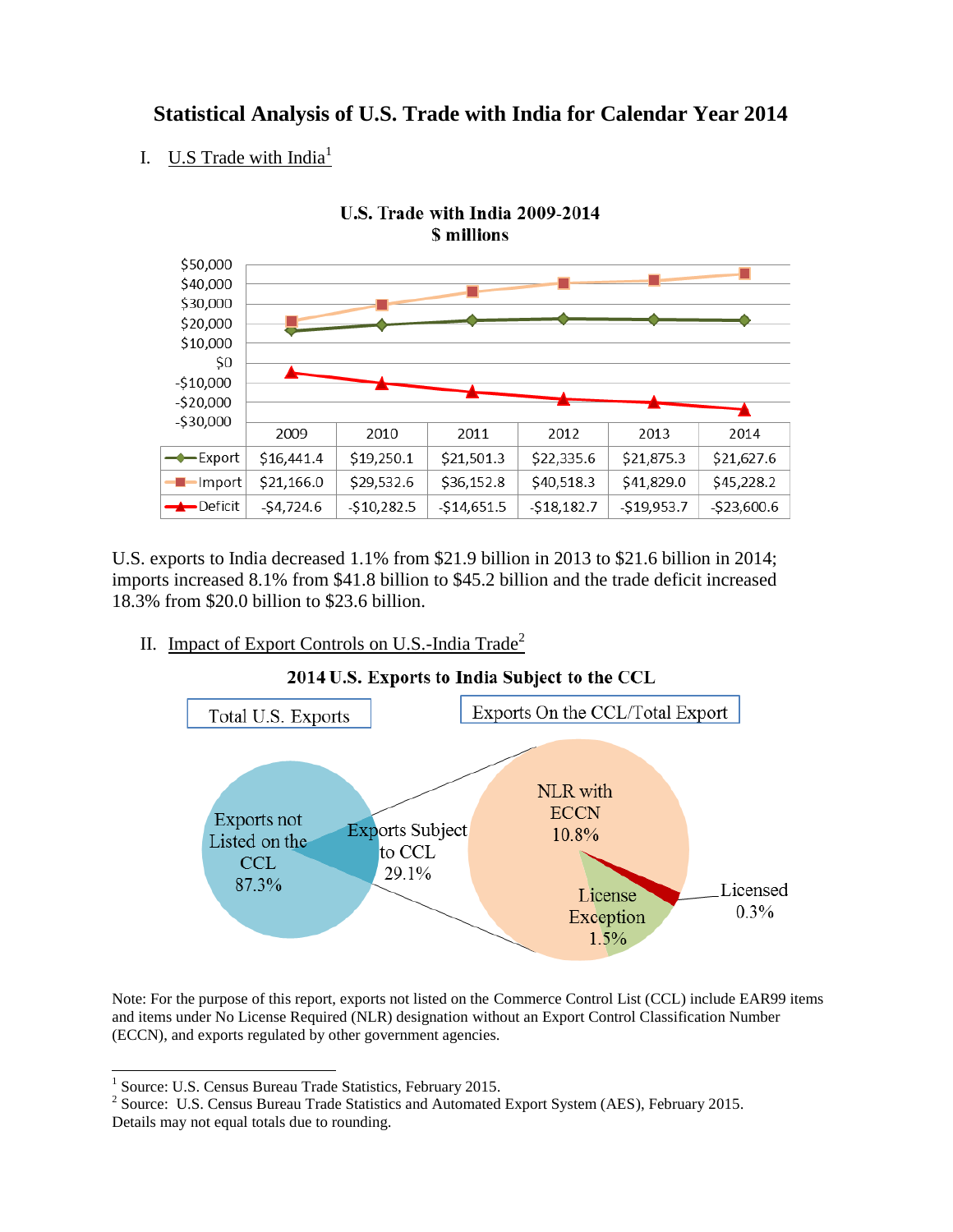Of the \$21.6 billion in U.S. exports to India in 2014, only 0.3% required *a BIS license*.

Of the \$2.7 billion in U.S. exports *of items listed on the Commerce Control List (CCL)* to India in 2014, 2.2% required a BIS license.<sup>3</sup>

Of the \$392.7 million in U.S. exports *subject to a BIS license requirement* to India in 2014, 84.7% were exported under a BIS license exception.

For the exports of \$332.6 million to India in 2014 under a BIS license exception, 94.8% included encryption commodities, software and technology (ENC), followed by Restricted Technology and Software (TSR) at 2.7% and Shipments to Group B Countries (GBS) at 1.0%.





| <b>ENC</b> | Encryption Commodities, Software and Technology  |
|------------|--------------------------------------------------|
| <b>TSR</b> | <b>Technology and Software Restricted</b>        |
| <b>GBS</b> | <b>Exports to Group B Countries</b>              |
| <b>RPL</b> | Servicing and Replacement of Parts and Equipment |

 $\overline{\phantom{a}}$  $3$  The items listed on the CCL exclude those items filed under NLR with EAR99.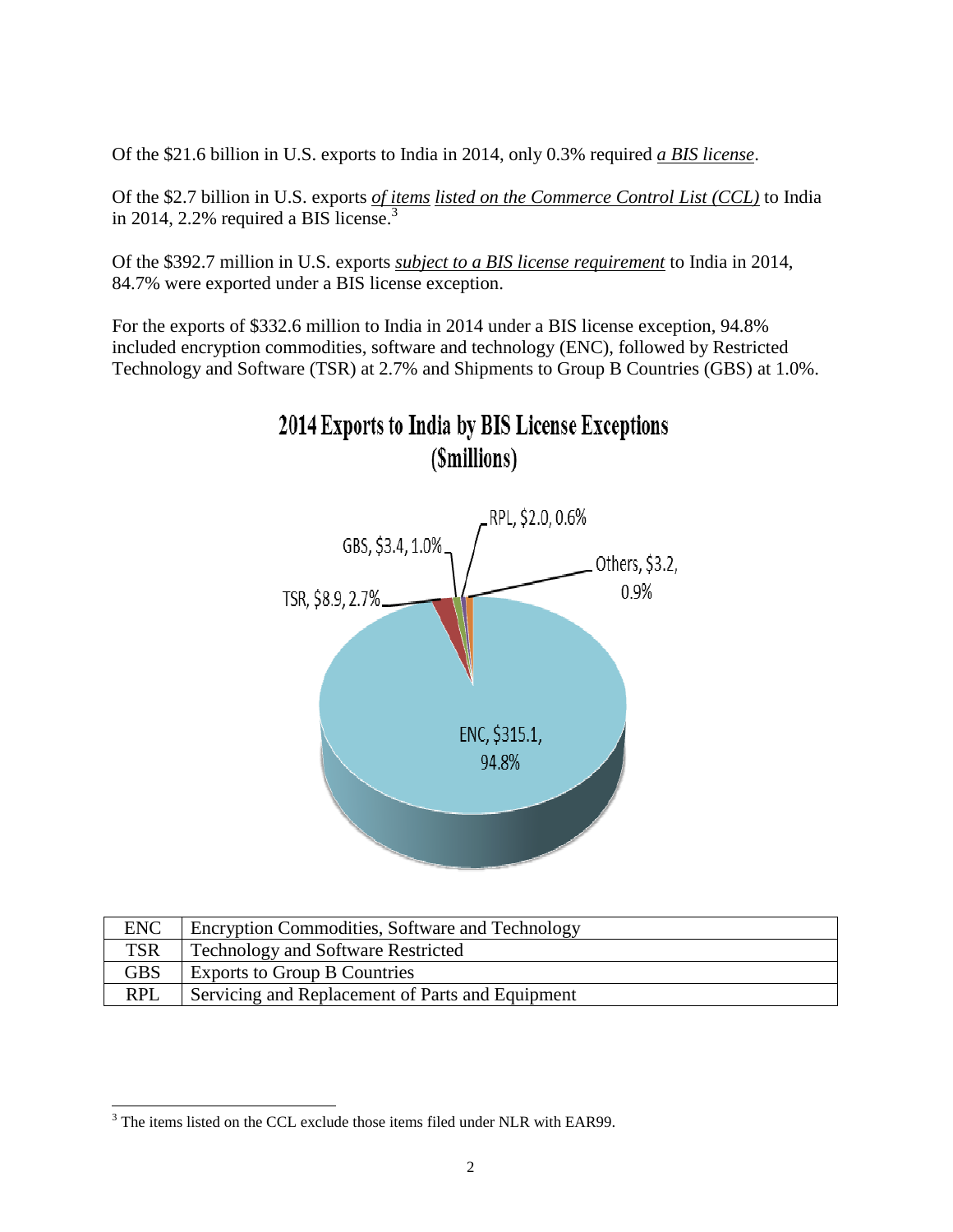## III. 2014 Trends in Exports by ECCN and License Designation <sup>4</sup>

|             | $I$ our Exports by ECCTs to main by value $I$ Elemsed (smilled       |        |
|-------------|----------------------------------------------------------------------|--------|
| <b>ECCN</b> | Description                                                          | Value  |
| 2B001       | Machine Tools and Any<br><b>Combination Thereof</b>                  | \$25.7 |
| 3A001       | Electronic Components and<br><b>Specially Designed</b><br>Components | \$5.6  |
| 5A002       | "Information security" systems,<br>equipment and components          | \$4.8  |
| 3A233       | Mass spectrometers                                                   | \$3.9  |

*Top Four Exports by ECCNs to India by Value – Licensed (\$millions)*

|  |  | Top Four Exports by ECCNs to India by Record Count - Licensed |  |  |  |
|--|--|---------------------------------------------------------------|--|--|--|
|  |  |                                                               |  |  |  |

| <b>ECCN</b> | Description                                                      | Record<br>Count |
|-------------|------------------------------------------------------------------|-----------------|
| 2B350       | <b>Chemical Manufacturing</b><br><b>Facilities and Equipment</b> | 73              |
| 5A002       | <b>Information Security Systems</b><br>Equipment                 | 69              |
| 1C351       | Human and zoonotic pathogens<br>and "toxins"                     | 50              |
| 3A233       | Mass spectrometers                                               | 45              |

*Top Four Exports by ECCNs to India by Value– License Exception (\$millions)*

| <b>ECCN</b>    | Description                                                          | Value          |
|----------------|----------------------------------------------------------------------|----------------|
| 5A002          | <b>Information Security Systems</b><br>Equipment                     | \$295.0        |
| 5B002          | Information security test,<br>inspection and production<br>equipment | \$11.7         |
| 6D003<br>5D002 | Software, other<br><b>Information Security Software</b>              | \$8.9<br>\$8.8 |

| <b>ECCN</b> | Description                                                     | Value     |
|-------------|-----------------------------------------------------------------|-----------|
| 9A991       | Aircraft and gas turbine engines                                | \$1,495.5 |
| 5A991       | <b>Telecommunication Equipment</b>                              | \$370.0   |
| 5A992       | Low-Level Information Security<br><b>Systems and Equipment</b>  | \$86.7    |
| 4A994       | Computers, "electronic<br>assemblies", and related<br>equipment | \$61.1    |

*Top Four Exports by ECCNs to India by Value – NLR (\$millions)*

 4 Source: AES, February 2015.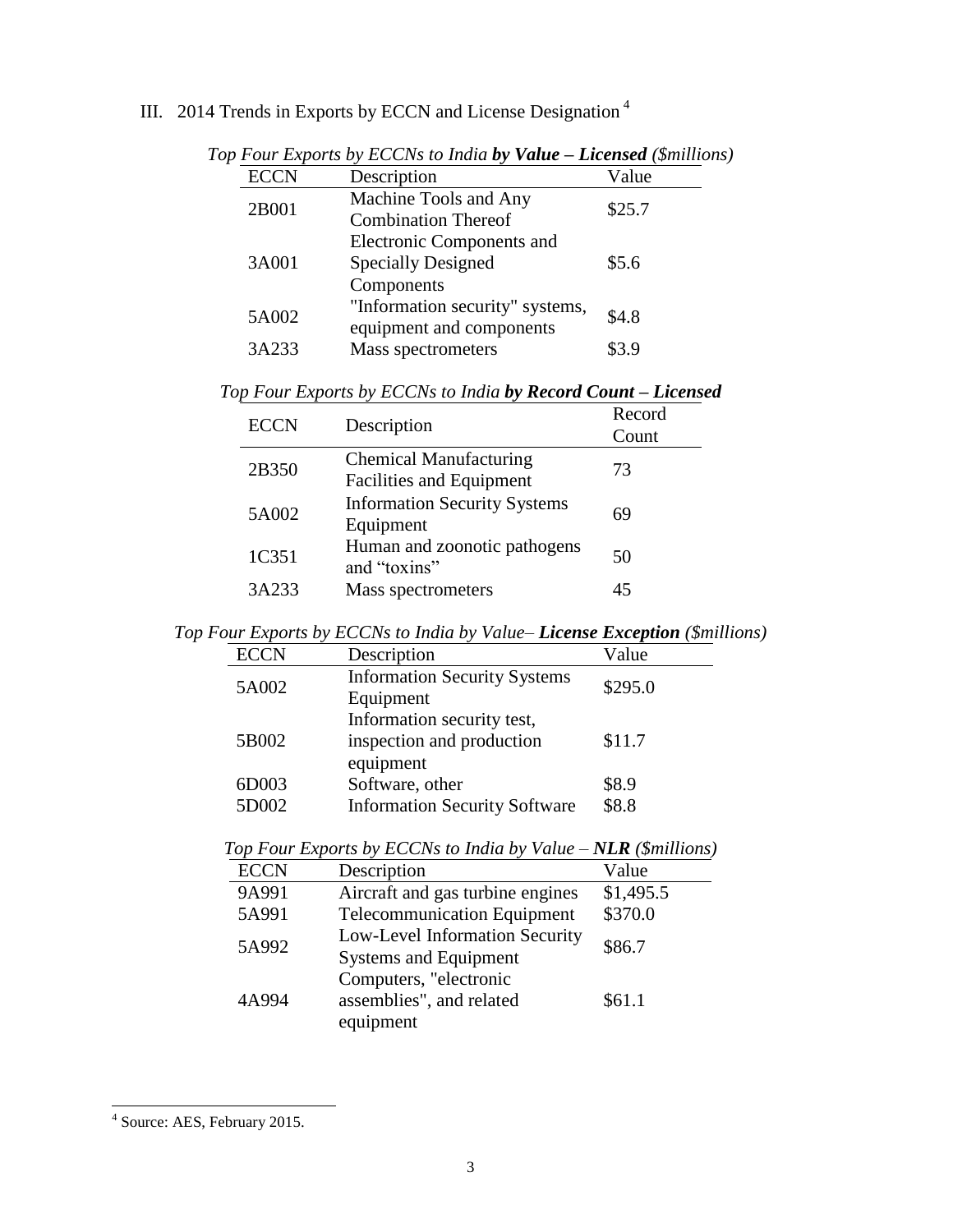IV. Analysis of U.S.-India Trade in Advanced Technology Products (ATP)<sup>5</sup>



U.S. ATP exports to India increased 0.9% from \$4.9 billion in 2013 to \$5.0 billion in 2014; U.S. ATP imports increased 10.8% from \$1.6 billion to \$1.8 billion, and the trade surplus decreased 4.0% from \$3.3 billion to \$3.1 billion.

| <b>ATP Exports to India (\$millions)</b> |       |       |       |       |       |       |            |            |
|------------------------------------------|-------|-------|-------|-------|-------|-------|------------|------------|
|                                          |       |       |       |       |       |       | $%$ of the | $%$ change |
| <b>ATP Category</b>                      | 2009  | 2010  | 2011  | 2012  | 2013  | 2014  | Total      | from 2013  |
| Biotechnology                            | 36    | 44    | 47    | 51    | 62    | 74    | 1.5%       | 19.4%      |
| Life Science                             | 449   | 511   | 567   | 614   | 614   | 609   | 12.3%      | $-0.8%$    |
| Opto-Electronics                         | 44    | 61    | 159   | 111   | 38    | 41    | 0.8%       | 7.9%       |
| Information & Communications             | 954   | 931   | 894   | 768   | 793   | 905   | 18.3%      | 14.1%      |
| Electronics                              | 170   | 173   | 162   | 169   | 153   | 160   | 3.2%       | 4.6%       |
| <b>Flexible Manufacturing</b>            | 122   | 175   | 233   | 216   | 253   | 251   | 5.1%       | $-0.8%$    |
| <b>Advanced Materials</b>                | 8     | 5     | 7     | 10    | 24    | 14    | 0.3%       | $-41.7%$   |
| Aerospace                                | 2,236 | 1,261 | 727   | 1,307 | 2,932 | 2,859 | 57.7%      | $-2.5%$    |
| Weapons                                  |       | 2     | 3     | 3     | 29    | 32    | 0.6%       | 10.3%      |
| Nuclear Technology                       |       | 3     | 5     | 6     | 9     | 6     | 0.1%       | $-33.3%$   |
| <b>Grand Total</b>                       | 4.024 | 3,166 | 2.804 | 3.255 | 4.906 | 4.951 | 100.0%     | $0.9\%$    |

The largest categories of U.S. ATP exports to India in 2014 were comprised of Aerospace at \$2.9 billion, 57.7% of the total ATP exports; Information and Communications at \$905 million, 18.3% of the total; and Life Science at \$609 million, 12.3% of the total.

Compared with 2013, there were large increases in Biotechnology exports by 19.4% and in Information & Communications exports by 14.1%. Large decreases occurred in Advanced Materials (41.7%) and Nuclear Technology (33.3%) compared to 2013, although these categories together comprise only 0.4% of ATP exports by value.

 $\overline{\phantom{a}}$ 

<sup>&</sup>lt;sup>5</sup> Source: U.S. Census Bureau Trade Statistics, February 2015.

Advanced Technology Products: about 500 of some 22,000 commodity classification codes contain products from a recognized high technology category (e.g., biotechnology).

The ATP category for Weapons includes items of "Optical, photographic, cinematographic, measuring, checking, precision, medical or surgical instruments and apparatus; parts and accessories" in addition to "Arms and ammunition, parts and accessories thereof."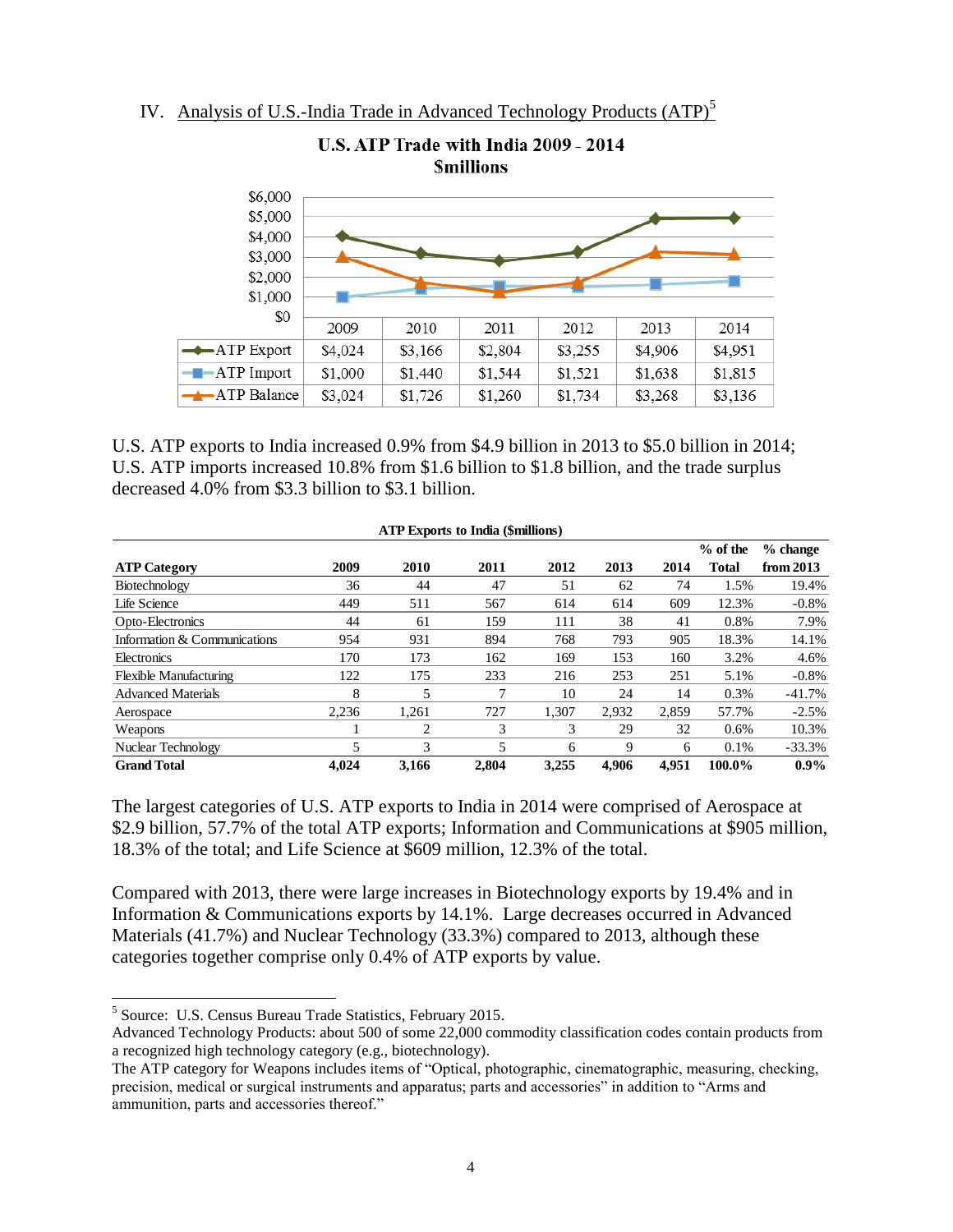In 2014, 22.9% (\$5.0 billion) of U.S. exports to India were considered ATP items. Of these, 0.4% required *a BIS license*.

Of the \$327.2 million in U.S. *ATP exports subject to a BIS license requirement* to India in 2014, 94.6% were exported under a license exception.

V. 2014 Trends in India Licensing<sup>6</sup>



## **Licenses for Tangible Items, Software and Technology for India by Count 2010-2014**

 6 Source: Commerce U.S. Exporter Support System, February 2015.